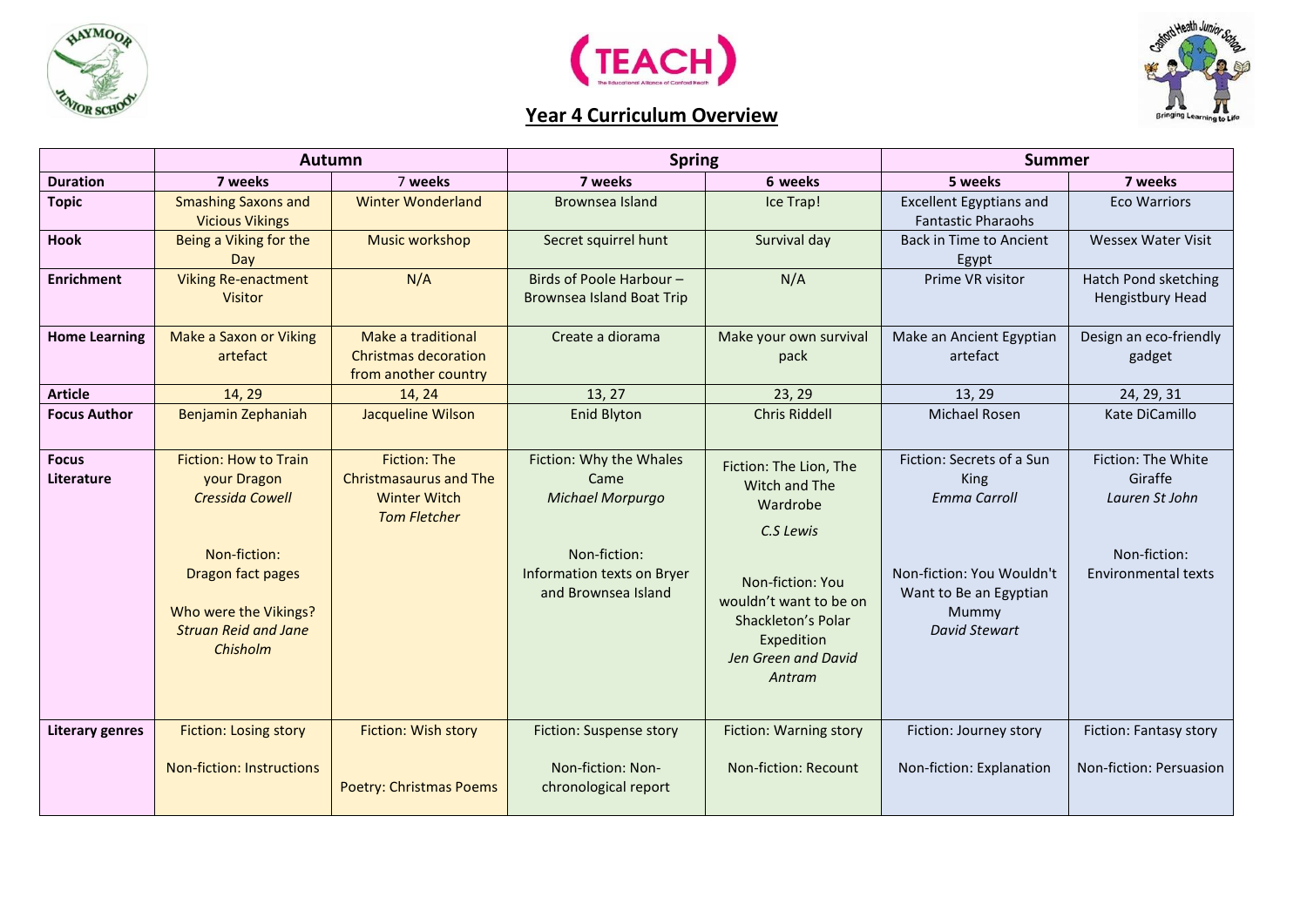| <b>Maths</b>                                                                  | <b>Place Value</b>                                                                                               | <b>Addition and Subtraction</b><br>Perimeter       | <b>Multiplication and Division</b><br>Area                                           | <b>Fractions and Decimals</b>                                                                                                                                                                                                         | <b>Fractions and Decimals</b><br>Measurement     | Geometry<br><b>Timestables Check</b><br>(MTC)           |
|-------------------------------------------------------------------------------|------------------------------------------------------------------------------------------------------------------|----------------------------------------------------|--------------------------------------------------------------------------------------|---------------------------------------------------------------------------------------------------------------------------------------------------------------------------------------------------------------------------------------|--------------------------------------------------|---------------------------------------------------------|
|                                                                               |                                                                                                                  |                                                    |                                                                                      |                                                                                                                                                                                                                                       |                                                  |                                                         |
| <b>Science</b>                                                                | <b>Digestive System and</b><br><b>Teeth</b>                                                                      | Sound                                              | Living Things and Their<br>Habitats                                                  | <b>States of Matter</b>                                                                                                                                                                                                               | <b>Water Cycle</b>                               | Electricity                                             |
| Geography                                                                     | N/A                                                                                                              | N/A                                                | Understanding the location<br>and geographical<br>significance of Brownsea<br>Island | <b>Studying the Antarctic</b><br><b>Expedition of Ernest</b><br>Shackleton in 1914<br>Studying the geography<br>of Antarctica, the<br>Equator, Northern and<br>Southern Hemispheres<br>and the Arctic and<br><b>Antarctic Circles</b> | N/A                                              | To understand the<br>human impact on the<br>environment |
| <b>History</b>                                                                | Britain's settlement by<br>Anglo-Saxons<br>The Viking and Anglo-<br>Saxon struggle for the<br>Kingdom of England | N/A                                                | N/A                                                                                  | N/A                                                                                                                                                                                                                                   | To study Ancient Egypt<br>throughout its history | N/A                                                     |
| <b>Computing</b>                                                              | Digital Literacy and E-<br>Safety                                                                                | <b>Digital presentation</b><br>linked to geography | Digital artwork linked to<br>Brownsea Island                                         | Using programming                                                                                                                                                                                                                     | Stop motion animations                           | Presenting data                                         |
| PE                                                                            | <b>Gymnastics</b><br><b>Net/Wall Games</b>                                                                       | Dance<br><b>Invasion games</b>                     | Gym<br>Tri-golf                                                                      | Gym<br>Invasion games                                                                                                                                                                                                                 | Dance<br>Athletic activities                     | Sports Day<br>Striking & fielding<br>Football           |
| <b>Art and Design</b>                                                         | N/A                                                                                                              | <b>Winter landscape</b><br>painting                | N/A                                                                                  | N/A                                                                                                                                                                                                                                   | Silhouette mixed media<br>2D art                 | Monet water colour<br>painting                          |
| Design and<br><b>Technology</b>                                               | <b>Food technology</b><br>(biscuits)                                                                             | <b>Textiles</b><br>(decorations)                   | <b>Resistant materials</b><br>(bug hotel)                                            | N/A                                                                                                                                                                                                                                   | N/A                                              | N/A                                                     |
| French                                                                        | <b>Revise Year 3 learning</b>                                                                                    | <b>My Town</b>                                     | <b>Describing People</b>                                                             | Sport                                                                                                                                                                                                                                 | Time                                             | My day                                                  |
| Jigsaw<br><b>PSHE</b><br>(including<br>relationships<br>and sex<br>education) | Being me in my World                                                                                             | <b>Celebrating Difference</b>                      | <b>Dreams and Goals</b>                                                              | <b>Healthy Me</b>                                                                                                                                                                                                                     | Relationships                                    | Changing Me                                             |